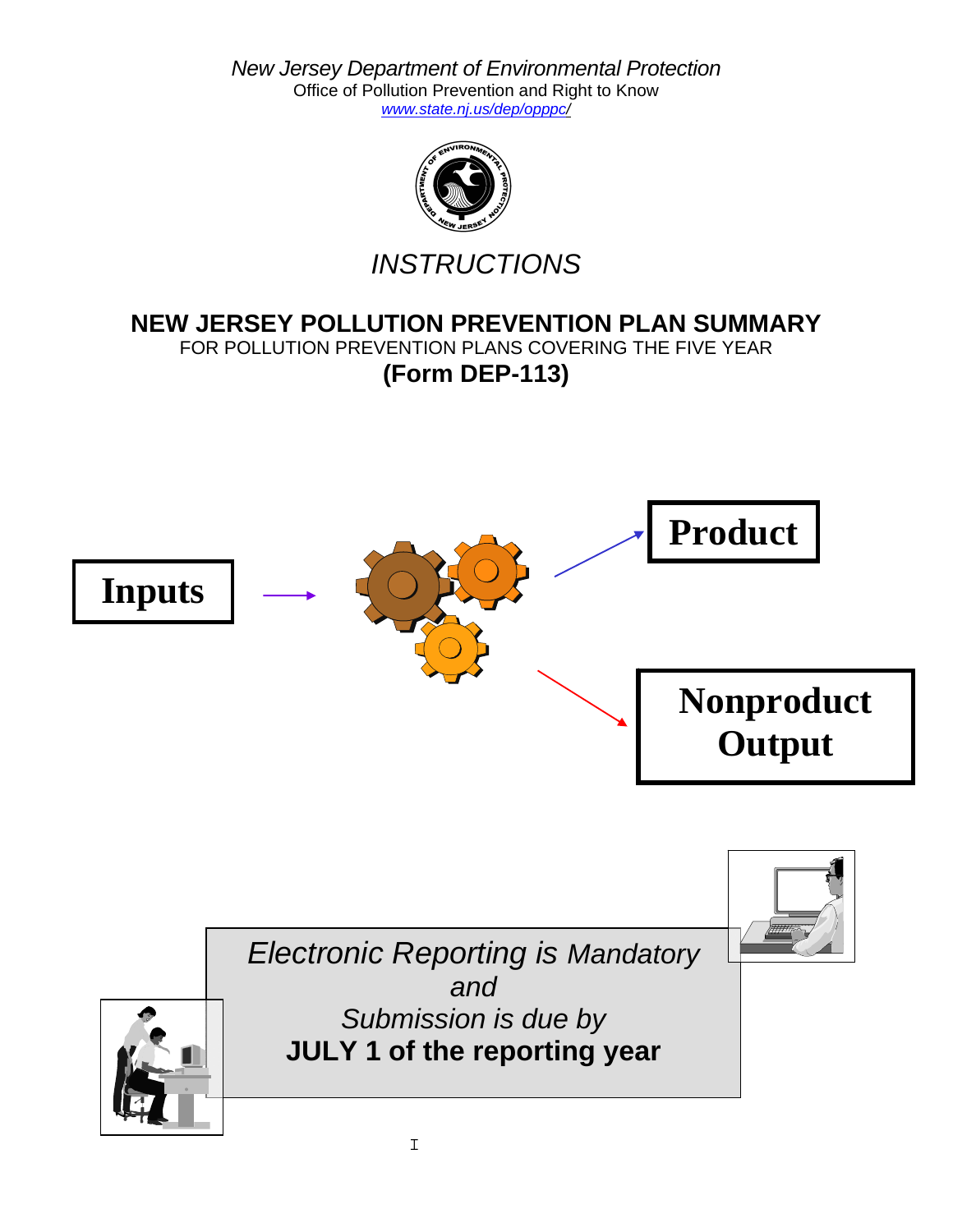# **Mandatory Online Pollution Prevention Plan Summary Submittal**

New Jersey DEP requires the preparation and submission of the Pollution Prevention Plan Summary (P2 Plan Summary) using the DEP's online portal. You can access and update previous year information as well as create new reports, and you must submit your P2 Plan Summary to the Department of Environmental Protection (DEP) on the Internet. The facility must first complete the Release and Pollution Prevention Report (RPPR) online. (In the "**RPPR and P2 Plan Summary Folder"** the status must be "Awaiting Certification" or "Submitted.")

### Simply follow these steps: **If you have completed the RPPR, you can skip Part 1 and Part 2. Go to Part 3 to complete P2 Plan Summary submission.**

## **Part 1.**

## **STEP 1: REQUESTING ACCESS**

(New Users – Users who do not have a NJDEP Online account)

- 1. Go to [http://www.njdeponline.com](http://www.njdeponline.com/) and follow the link labeled "here" within the following sentence: "New users should request access to DEP Online here (please see instructions)." This will open a new screen titled "Request Access to DEP-Online."
- 2. Fill in all fields.
- 3. Click on the "Request" button.

## **STEP 2: ACCESS CONFIRMATION**

- 1. You will receive on-screen confirmation that your request is being processed.
- 2. Click on the "Continue" button.
- 3. You will receive an email from PortalComments@dep.state.nj.us containing a unique Authorization Code as well as instructions for accessing DEP Online through myNewJersey.

# **STEP 3: REGISTRATION**

### **(Users who have NOT registered with myNewJersey)**

- 1. Go to [http://www.nj.gov](http://www.nj.gov/) and click "Register."
- 2. Fill in all fields.
- 3. Click on "Create myNewJersey Account." You are now registered with myNewJersey.

## **STEP 4: LOGGING IN & USING AUTHORIZATION CODE**

### **(Users who have registered with myNewJersey)**

- 1. Go to [http://www.nj.gov](http://www.nj.gov/) and click the "Login" button.
- 2. Enter Log On ID and Password and click "Log On."
- 3. Click on the "enter authorization code" link.
- 4. Enter your authorization code and click "Finished." The system will automatically log you out after clicking "Finished."

## **STEP 5: FINISHING UP**

- 1. Log in to your account.
- 2. Make sure you are on the myNewJersey screen tab.
- 3. Click on "DEPOnline Services" under DEP Apps.
- 4. Enter your existing NJDEP Online account ID (your original User ID from NJDEP Online, **NOT** your myNewJersey ID, if different).
- 5. Only select the checkbox if you did not have a previous NJDEP Online account OR you do not want to transfer your existing data and facilities, and click "Continue."
- 6. Add required Contact Information and click "Continue."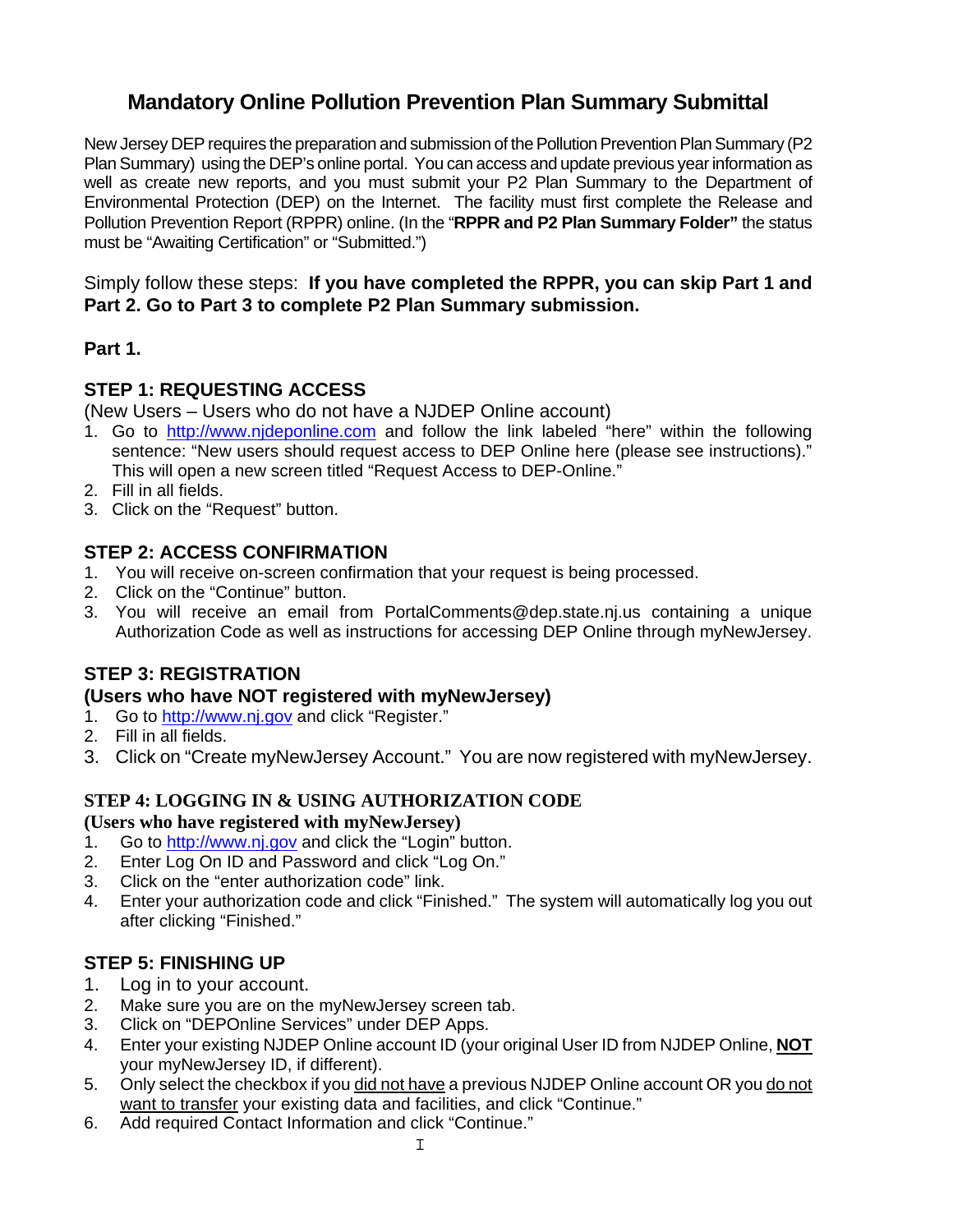7. Request your Certification PIN using the "Request PIN" button – you will receive this via email from [PortalComments@dep.state.nj.us.](mailto:PortalComments@dep.state.nj.us) This PIN is required for Certification and Submittal.

**Note:** After completing these steps, you will be able to access NJDEP Online at any time by visiting [http://www.njdeponline.com](http://www.njdeponline.com/) and clicking "Continue" at the top right of the screen.

**NJDEP Online Instructions for the P2 Plan Summary:** after you have logged onto the myNewJersey Portal with your Authorization Code

Under the five tabs you will see: "Version x.x Currently Logged in: Your Name (your User ID)"

You can find the instructions for the P2 Plan Summary under the Documents and Forms tab.

# **Part 2.**

## **STEP 1: TO ADD YOUR FACILITY**

- 1. Under the "My Workspace" tab, scroll down to My Facilities/Program Interests section and click on the "Add Facilities" button on the right-hand side.
- 2. A Facility Search screen will appear; fill in information for CRTK Facility ID or Facility Name. Click "Search" button at bottom right of page.
- 3. Facility Search Results page will appear. Check the box for the facility(s) you would like to access and click the "Add Selected Facilities" button.
- 4. Add Facility(s) you may have multiple facilities under your account.

# **STEP 2: TO ADD YOUR SERVICES**

- 1. Under the "My Workspace" tab, scroll down to Service Selection and click on the "Configure Services" button on the right-hand side.
- 2. Check boxes for desired services and click the "OK" button.

# **STEP 3: TO ACCESS YOUR FACILITY AND COMPLETE THE RPPR**

- 1. Under Right to Know and Pollution Prevention Program in the Service Selection section, click on "Release and Pollution Prevention Report and Pollution Prevention Plan Summary."
- 2. The Facility Selection screen will appear; highlight the facility of interest and click on the "Access Facility" button under the selection list.
- 3. This will bring you to the RPPR and P2 Plan Summary Folder for the facility of interest.
- 4. Click on the "Create New Report" button, enter the reporting year, and select the radio button for the Release and Pollution Prevention Report.
- 5. In the RPPR and P2 Plan Summary Folder, click on the link for the new Release and Pollution Prevention Report and you are on your way to preparing the RPPR.

When you have completed the RPPR, the Status will be "Awaiting Certification." You will need a certification PIN in order to certify and submit your RPPR. If you did not request one at registration, from the RPPR & P2 Plan Summary Folder go to the dropdown list (found in the upper left of the Folder screen) under "Identification" and select "Edit User Profile." At the DEPOnline Services screen, be sure you are at the User Profile tab and click on the "Request Cert Pin" link. In a matter of minutes you should receive a certification PIN by email from **[PortalComments@dep.state.nj.us.](mailto:PortalComments@dep.state.nj.us)** Go back to your Folder by clicking on the "My Workspace" tab, click on "Release and Pollution Prevention Report and Pollution Prevention Plan Summary" and access your facility's Folder. Click on the "Certification and Submittal" button and check the appropriate certification box(es) and certify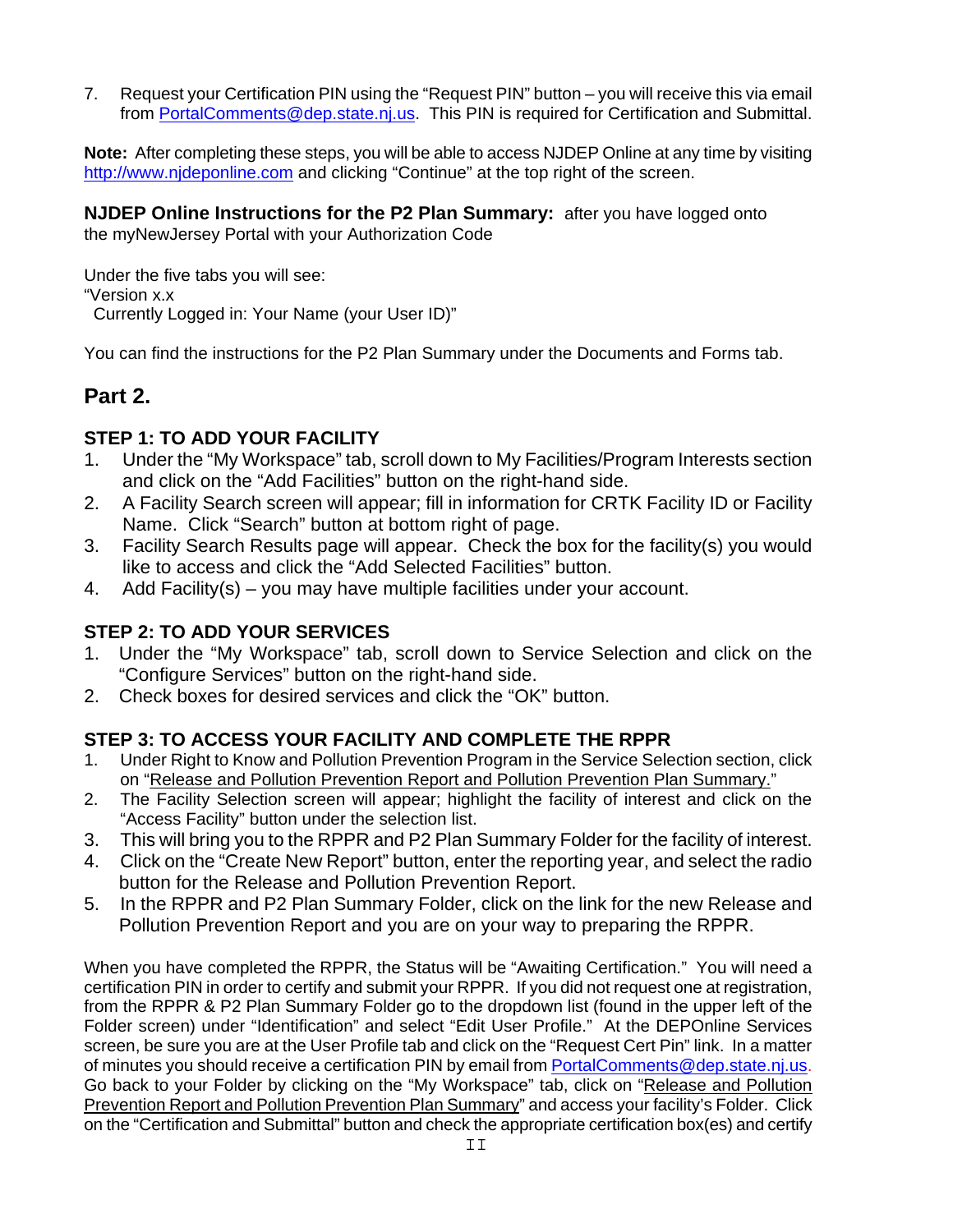with appropriate information. A complete submission will result in a screen with the following message: "The Report certification was successful." Print two (2) copies of the RPPR; one for the facility and one to be sent to your County Right to Know Lead Agency. DO NOT mail a copy to the DEP.

**Part 3.** The facility must first complete the Release and Pollution Prevention Report (RPPR) online. (In the "**RPPR and P2 Plan Summary Folder"** the status must be "Awaiting Certification" or "Submitted.")

## **STEP 1: TO ACCESS YOUR FACILITY AND COMPLETE THE P2 PLAN SUMMARY**

- 1. In the "RPPR and P2 Plan Summary Folder", click on the "**Create New Report**" button, enter the reporting year, and select the radio button for the "**Pollution Prevention Plan Summary(DEP113 From)"** and click the "**Continue**" button.
- 2. Complete the P2 Plan Summary; then certify and submit it to the DEP online!

When you have completed the P2 Plan Summary, the Status will be "Awaiting Certification." Use same certification PIN to certify and submit your P2 Plan Summary.

REMEMBER to print and sign a copy for your records and keep it at your site. For additional information or assistance in completing the eRPPR/ P2 Plan Summary, please call (609) 777- 0518 during business hours (8:00 a.m. – 5:00 p.m.)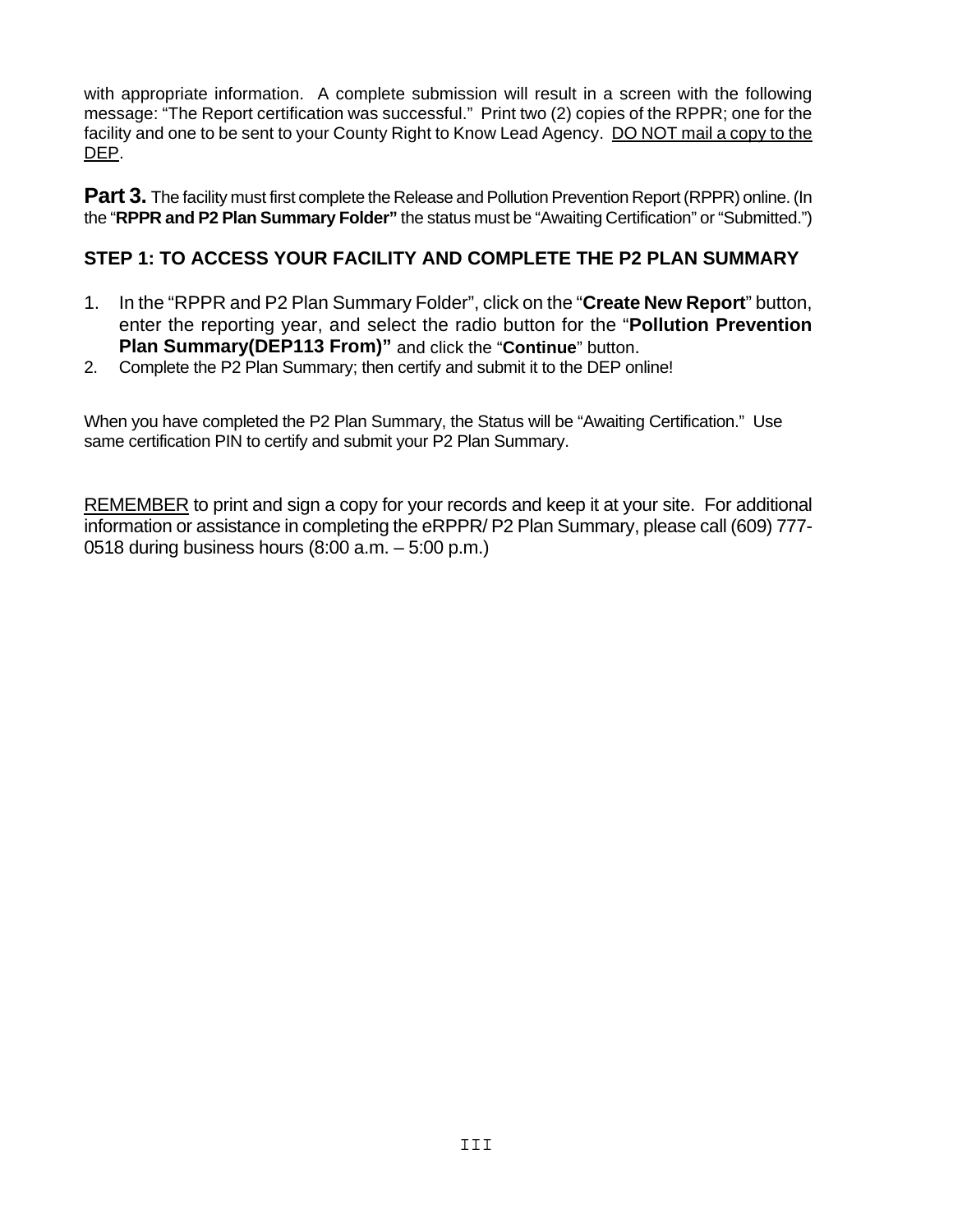# *NEW JERSEY POLLUTION PREVENTION PLAN SUMMARY* FOR POLLUTION PREVENTION PLANS COVERING THE FIVE YEAR **(Form DEP-113)**

# *TABLE OF CONTENTS*

# Ι**.** GENERAL INFORMATION

| WHAT INFORMATION IS CONTAINED IN THE P2 PLAN SUMMARY? 2 |
|---------------------------------------------------------|
| <b>II. SECTION-SPECIFIC INSTRUCTIONS</b>                |
|                                                         |
|                                                         |
|                                                         |
|                                                         |
|                                                         |
|                                                         |
|                                                         |
|                                                         |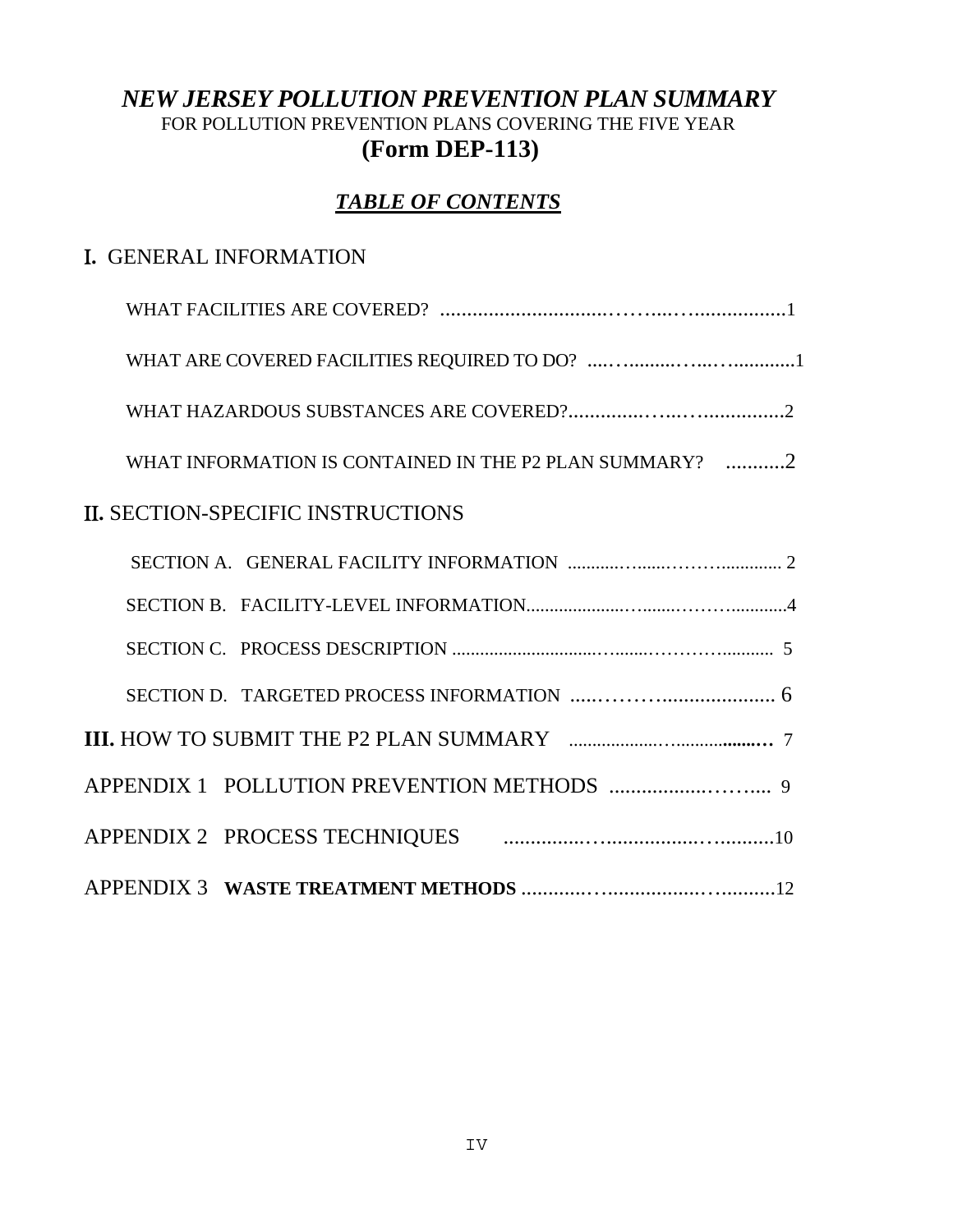### INSTRUCTIONS FOR THE **NJDEP POLLUTION PREVENTION PLAN SUMMARY** FOR POLLUTION PREVENTION PLANS COVERING THE FIVE YEAR (Form DEP-113)

#### **FOR QUESTIONS REGARDING THE P2 PLAN SUMMARY, CALL THE NJDEP OFFICE OF POLLUTION PREVENTION & RIGHT TO KNOW AT: (609) 777-0518**

#### -------------------------------------------------------------------------------------------------------------------------------- **WHAT FACILITIES ARE COVERED?**

Any industrial facility in New Jersey required to submit at least one Toxic Release Inventory (TRI) report to the United States Environmental Protection Agency (USEPA) under Section 313 of the federal Emergency Planning and Community Right to Know Act of 1986 (EPCRA) and a Release and Pollution Prevention Report (RPPR) under the New Jersey Worker and Community Right to Know Act for the same chemical in two consecutive years is covered under the New Jersey Pollution Prevention Act and regulations as long as the reported chemical remains at or above TRI activity thresholds.

Covered facilities must prepare a five-year Pollution Prevention (P2) Plan and submit a P2 Plan Summary by July 1 once they become covered (the second year they submit an RPPR for the same chemical).. The full P2 Plan is not required to be submitted to the New Jersey Department of Environmental Protection (NJDEP). The P2 Plan remains on site at the facility and is subject to inspection by NJDEP. In the years following the preparation of the Plan and Plan Summary, an RPPR containing a P2 Progress Report (the P2 115 or Sections C and D) must be submitted by July 1.

NOTE: If the facility is not required to submit a TRI report, but has submitted a TRI report or an RPPR in the past, NJDEP should be notified of the facility's present status. It is mandatory for the facility to provide to the Department at the address below a statement explaining why the facility is no longer covered by the TRI reporting requirements.

> MAIL CODE 22-03C New Jersey Department of Environmental Protection Division of Environmental Safety and Health Office of Pollution Prevention and Right To Know PO Box 420 Trenton, NJ 08625-0420

### **WHAT ARE COVERED FACILITIES REQUIRED TO DO?**

Facilities covered under the New Jersey Pollution Prevention Act are required to prepare three documents in accordance with N.J.A.C.7:1K et seq. The first is a comprehensive **P2 Plan** that remains onsite at the facility. The second requirement is completion and electronic submission of the **P2 Plan Summary** (DEP-113). The P2 Plan Summary is, as its name indicates, a summary of the facility's **P2 Plan**. Both the **P2 Plan Summary** and the full **P2 Plan** must be completely revised every five years.

In addition to the five-year P2 Plan Summary, beginning with the year following the completion of the P2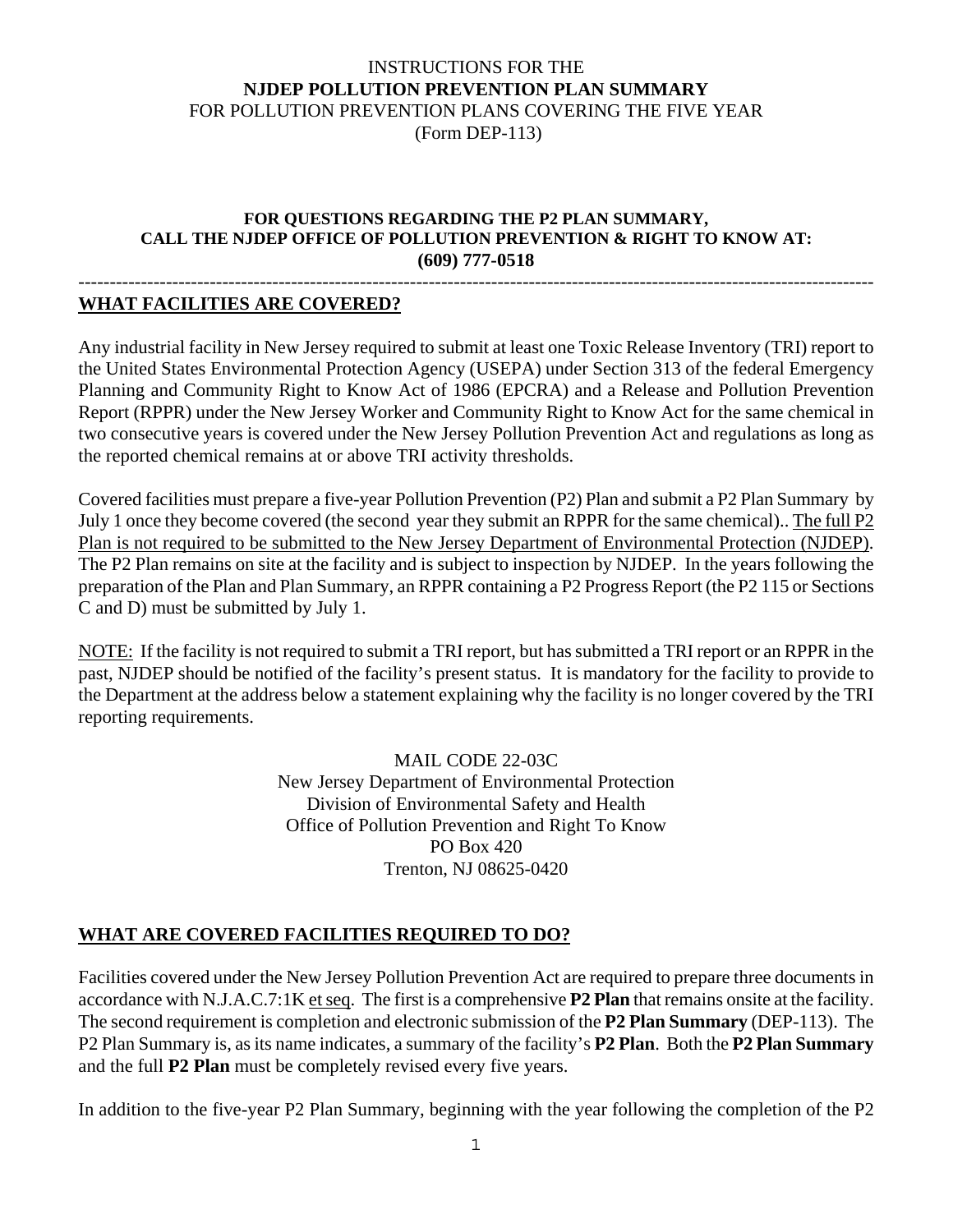Plan and Plan Summary, the third document that facilities are required to prepare is an annual P2 Progress Report. This requirement is satisfied by the annual submission of the RPPR, which includes the P2 Progress Report.

### *PLEASE NOTE THAT THE DEPARTMENT PERFORMS ROUTINE INSPECTIONS TO VERIFY THAT COMPLETE AND ACCURATE P2 PLANS ARE BEING MAINTAINED ON SITE. IN ADDITION TO THE P2 PLAN, THE P2 PLAN SUMMARY IS A SEPARATE DOCUMENT THAT MUST BE SUBMITTED ELECTRONICALLY TO THE NJDEP.*

## **WHAT HAZARDOUS SUBSTANCES ARE COVERED?**

The list of hazardous substances reportable on the P2 Plan Summary is the same list as the Section 313 Toxic Chemical List that applies to the federal TRI. For electronic reporting, the system automatically limits the substances to those reported on the RPPR. If the facility manufactured, processed and/or otherwise used any of these hazardous substances in quantities of 10,000 pounds or more (with all applicable exemptions) during the base year, or above listed threshold quantities for persistent bioaccumulative toxic (PBT) chemicals, the facility must include them in the P2 Plan and on the P2 Plan Summary. The substance list can also be found at<http://www.state.nj.us/dep/opppc/figdoc.htm>

Pursuant to N.J.A.C. 7:1K-3.1(h), if the sum of nonproduct output and quantity shipped as (or in) product for that hazardous substance does not exceed 500 pounds, determined from the value reported in Section B of the most current RPPR, the substance shall be exempt from P2 Planning requirements. The substance does not need to be included in the P2 Plan. In addition, that substance does not need to be reported on the P2 Plan Summary or the subsequent annual Progress Reports, RPPR, section C and D or P2-115.

## **WHAT INFORMATION IS CONTAINED IN THE P2 PLAN SUMMARY?**

The P2 Plan Summary is based on information contained in the facility's P2 Plan. Completing the P2 Plan Summary entails transferring information directly from the P2 Plan to the P2 Plan Summary. There are four sections to the P2 Plan Summary:

**Section A** asks for general facility information.

**Section B** asks for information on the facility's five-year reduction goals for each covered hazardous substance at the facility.

**Section C** asks for information on each production process that uses covered hazardous substances or generates hazardous substances as nonproduct output (NPO). Complete one section for EACH covered production process or grouped process.

**Section D** asks for information on the facility's five-year reduction goals for those processes or grouped processes identified in Section C that are targeted in the P2 Plan. Complete one Section D for EACH targeted process or targeted grouped process.

# **SECTION A. FACILITY-LEVEL ADMINISTRATIVE INFORMATION**

**New, Modification and Renewal Boxes**: If this P2 Plan Summary is the first one ever to be submitted to the Department, check the "New" box. If this P2 Plan Summary reflects a modification to the facility's P2 Plan during a five-year cycle, check the "Modification" box. If this P2 Plan Summary is to be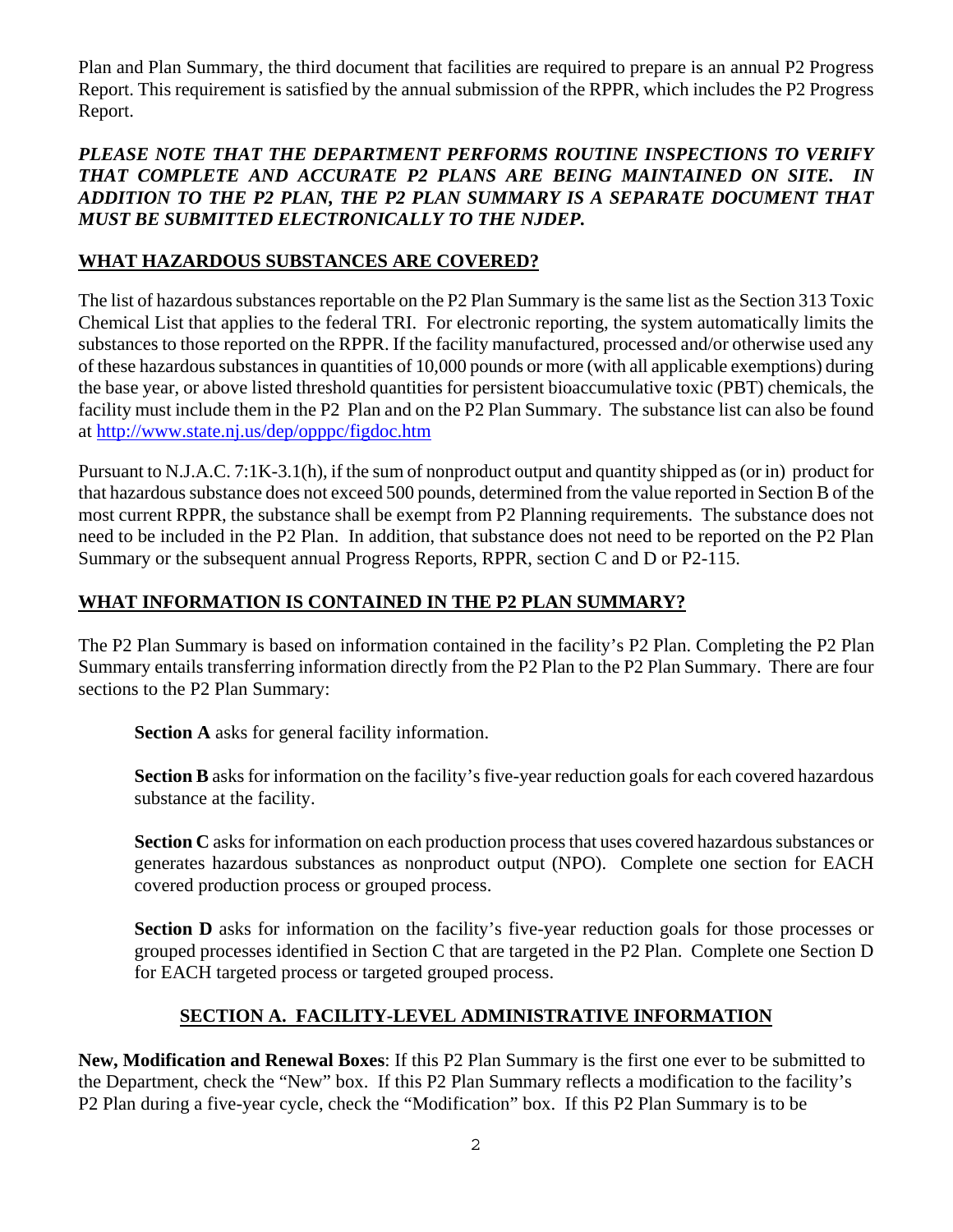submitted for a subsequent five-year planning cycle, check the "Renewal" box. See "Frequently Asked Questions" on the Web at <http://www.nj.gov/dep/opppc/faq.pdf>to determine if modification is necessary. **1. Telephone and FAX Numbers:** Enter the facility's telephone number and FAX number without punctuation.

**2. Highest Ranking Corporate Official at Facility:** Enter the name and the position or title of the highest-ranking corporate official at this facility.

**3. R&D and Pilot Plant Exemption:** If this facility has an approved NJ RTK Research & Development (R&D)Laboratory exemption pursuant to N.J.A.C. 7:1G, it will be pre-populated here. If an exemption applies but the number does not show up here, call the Office at (609) 777-0518.

**4.a. Total Number of Processes:** Enter the total number of processes that involve hazardous substances at the facility. These processes are the ones identified in the facility's P2 Plan. This number must equal the number of Section Cs in this P2 Plan Summary.

**4.b. Number of Targeted Processes:** Facilities may target a subset of their total production processes. Facilities that do not target a subset of processes must target all of their processes. One Section D is required for each targeted process. The criterion that a facility must use for targeting is that the number of targeted processes must equal at least 90% of the total amount of hazardous substances used or generated as nonproduct output or released at the facility. Enter the number of processes or grouped processes that the facility has targeted. Be aware that all processes with PBTs above the reporting threshold(s) must be targeted.

**4.c. Basis for Targeting:** Enter the code "U," "N," "R," or "A" to indicate whether the facility chooses to target production processes that equal at least 90% of the total USE (U), generation of nonproduct output (N) or total environmental releases (R) of all hazardous substances at the facility. If a facility chooses to target all production processes, select (A) in the box.

**5. Confidential Information:** Select "Yes" if the P2 Plan Summary contains information that the facility claims is confidential and "No" if it is not. If the facility selects "Yes," the facility should continue completing and submitting the P2 Plan Summary online by leaving the confidential information blank on the rest of the forms. This will become a public version of P2 Plan Summary of the facility.

 After submitting the public version online, the facility should print out a copy of the P2 Plan Summary and complete all the confidential information with RED ink. Pursuant to the N.J.A.C. 7:1K-1 et seq., the facility should follow the following steps in order to complete the confidential submittal: 1) every page of the confidential version should be clearly marked "CONFIDENTIAL" except for the first page which should be marked "CONFIDENTIAL COPY"; and 2) the confidential version should be placed in a sealed envelope marked "CONFIDENTIAL" on both sides with facility name and ID number marked as well, enclosed in a second envelope for mailing which shall bear no markings indicating confidentiality, and submitted to NJDEP, Office of Pollution Prevention and Right to Know, Station Plaza 4, 22 S. Clinton Avenue-3rd Floor, P.O. Box 443, Trenton, NJ 08625-0443

**6. Union Representative at Facility (if applicable):** Enter the name of the union representative, Union and Local #, and business phone number at this facility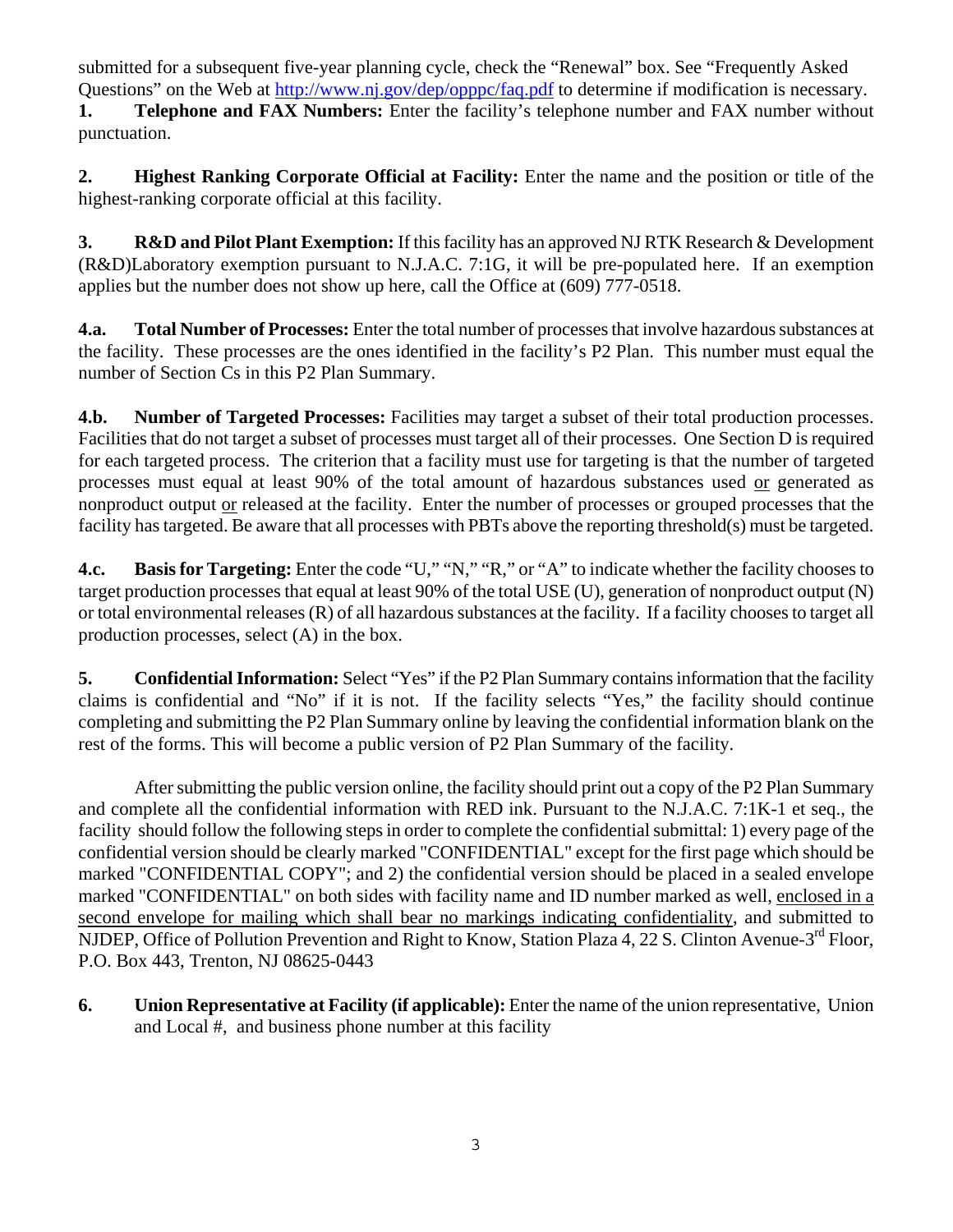## **SECTION B. FACILITY-LEVEL INFORMATION**

**Complete Section B data for each covered hazardous substance at the facility. These substances must be the same as those reported on the RPPR.** 

**1. & 2. CAS number or Category number and Hazardous Substance:** Click the "Add Substance" button and select all the substances listed. The covered substance name and CAS number will be automatically populated.

**3 Five-Year Facility-Level NPO and USE Reduction Goals:** To complete this section, refer to the facility's P2 Plan, which must include a section on the facility's goals for reducing USE and Nonproduct Output (NPO). The facility's P2 Plan should have produced reduction goals for both the USE and NPO of hazardous substances due to pollution prevention techniques. Record the facility-level goals here for each hazardous substance.

**3.a. Five**-**Year Use Reduction Goal (pounds):** Enter the five-year USE reduction goal in pounds for this substance from the facility's P2 Plan. This should be the difference in pounds in the amount of the substance the facility used in the base year and the amount the facility expects to use at the end of the planning cycle (the fifth year). State the facility's reduction goal assuming constant production, that is, assuming that the facility will be producing the same quantity of product in five years as was produced in the base year. These goals should reflect planned reductions due to pollution prevention measures only. The goals should not include reductions resulting from discontinued operations or operations sent to another facility, as these measures do not qualify as pollution prevention under the statutory definition. The facility may have zero reduction goals.

**3.b. Five-Year NPO Reduction Goal (pounds):** Enter the five-year NPO reduction goal in pounds for this substance from the facility's P2 Plan. This should be the difference in pounds between the amount of the substance the facility generated as NPO in the base year and the amount of NPO the facility expects to generate at the end of the planning cycle (the fifth year). State the facility's reduction goal assuming constant production, that is, assuming that the facility will be producing the same quantity of product in five years as was produced in the base year. These goals should reflect planned reductions due to pollution prevention measures only. The goals should not include reductions resulting from discontinued operations or operations sent to another facility, as these measures do not qualify as pollution prevention under the statutory definition. The facility may have zero reduction goals.

**3.c. Five-Year Use Reduction Goal (percent):** Enter the percentage of the base year USE that the facility plans to cut by the goal year. Find the five-year USE reduction percent goal by doing the following calculation:

Five-year USE reduction goal (pounds) x 100 = Five-Year USE % Reduction Goal Base year USE (pounds)

**3.d. Five Year NPO Reduction Goal (percent):** Enter the percentage of the base year NPO that the facility plans to cut by the goal year. Find the five year NPO reduction percent goal by doing the following calculation:

Five year NPO reduction goal (pounds)  $x = 100$  = Five Year NPO % Reduction Goal Base Year NPO (pounds)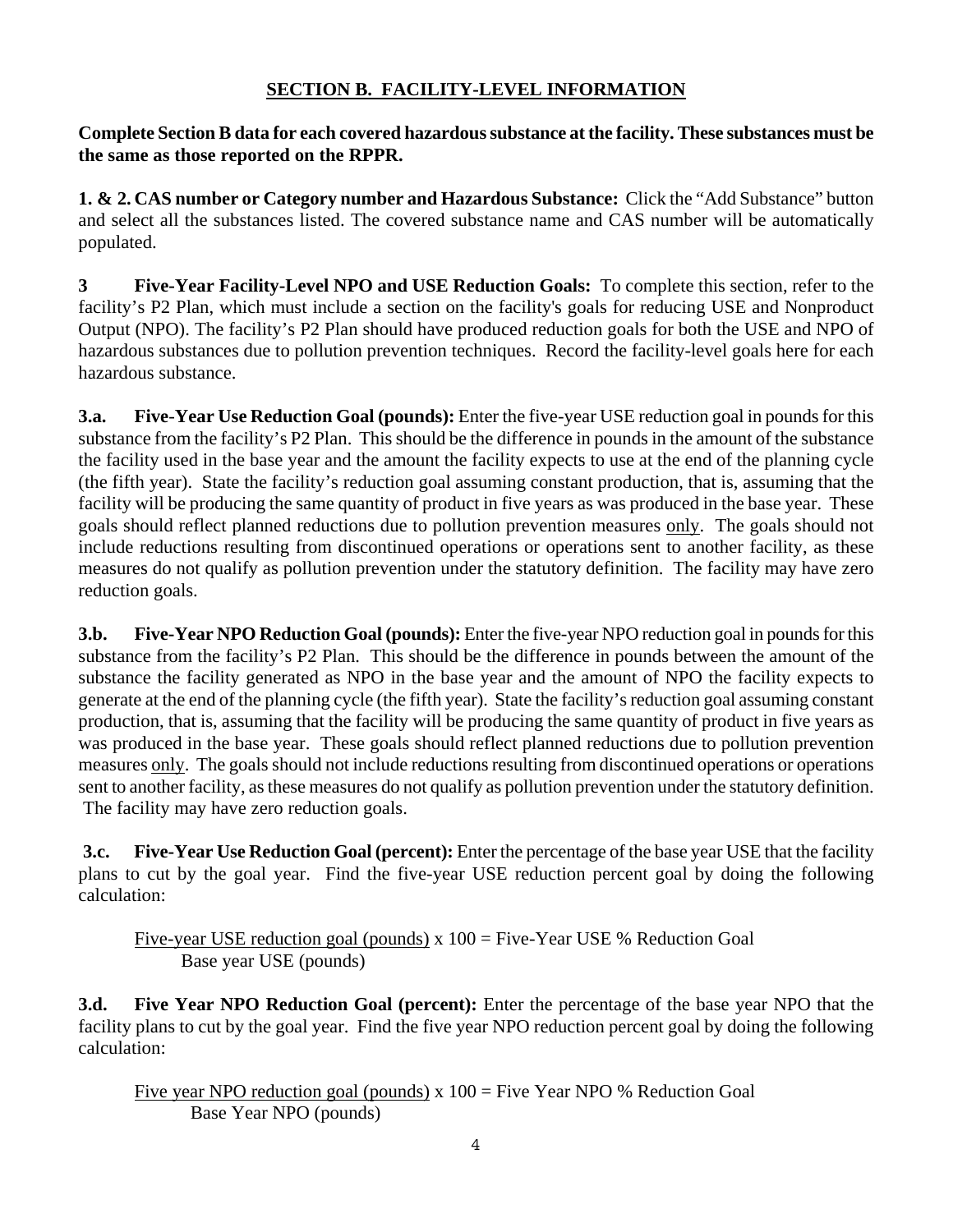### **SECTION C. PROCESS DESCRIPTION**

**Complete one Section C for each process or grouped process that USES, generates as NPO, or RELEASES a covered hazardous substance.** The number of these sections the facility submits must equal the number the facility entered in Question **4.a.** of Section A.

### **At the "Sections C & D: Pollution Prevention Processes Folder"**

**Process ID:** Enter the identifier, defined in the facility's P2 Plan, to be used to refer to the process described in this Section throughout the facility's P2 reporting. The same identifier must be used in the facility's P2 Plan, P2 Plan Summary, and RPPR. The identifier must be unique, applying to only one process (or grouped process). The identifier may be up to 12 characters long and may consist of letters, numerals, or both. **Do not use punctuation or spaces in your process ID.** 

**Targeted Processes:** Indicate "Yes" if this process was targeted in the facility's Pollution Prevention Plan, otherwise indicate "No." Remember that a facility must target any combination of processes or sources that contribute to at least 90% of the facility's USE, NPO or releases and must include all processes with PBTs. Otherwise, all processes must be targeted.

**1. Process ID:** This element is pre-populated, if this is your "Renewal" or "Modification". Otherwise, enter the identifier, defined by the facility in their P2 Plan, to be used to refer to the process described in this Section throughout the facility's pollution prevention reporting. The same identifier must be used in the facility's P2 Plan, P2 Plan Summary, and P2 Progress Report (RPPR Section D or P2-115). The identifier must be unique, applying to only one process (or grouped process). The identifier may be up to 12 characters long and may consist of letters, numerals, or both. **Do not use punctuation or spaces in your Process ID.** 

**2.a. Process Category:** Indicate whether this process or grouped process (1) manufactures a chemical, (2) manufactures an article, (3) stores and/or handles hazardous substances, or (4) treats and/or recycles (out-ofprocess) NPO. Complete the box for the category that best fits the process or grouped process. The storage and handling process category should be chosen when the process or grouped process is solely storage and handling. Descriptions of these categories are as follows.

**Article manufacturing** usually produces discrete items with an identity that is not encompassed by a specific chemical name. Chemicals used in article manufacturing are seldom consumed; they may be mixed and combined into an article, or used in some way in the production of the article, such as in a solvent cleaner or degreasing step.

**Chemical manufacturing** usually combines chemical ingredients to produce a chemical product. If this process consumes (molecularly alters) a chemical, then it is almost always a chemical manufacturing process.

**Storage and Handling** processes generally involve storing raw materials prior to use, storing materials recycled on-site prior to use, storing wastes prior to disposal, storing final product or handling hazardous substances through transfers from one area of the facility to another. If there is a storage and handling component of the process, choose the category that fits the parent process rather than "storage and handling."

**Treatment Operations** involve the treatment or recycling of hazardous substances that leave a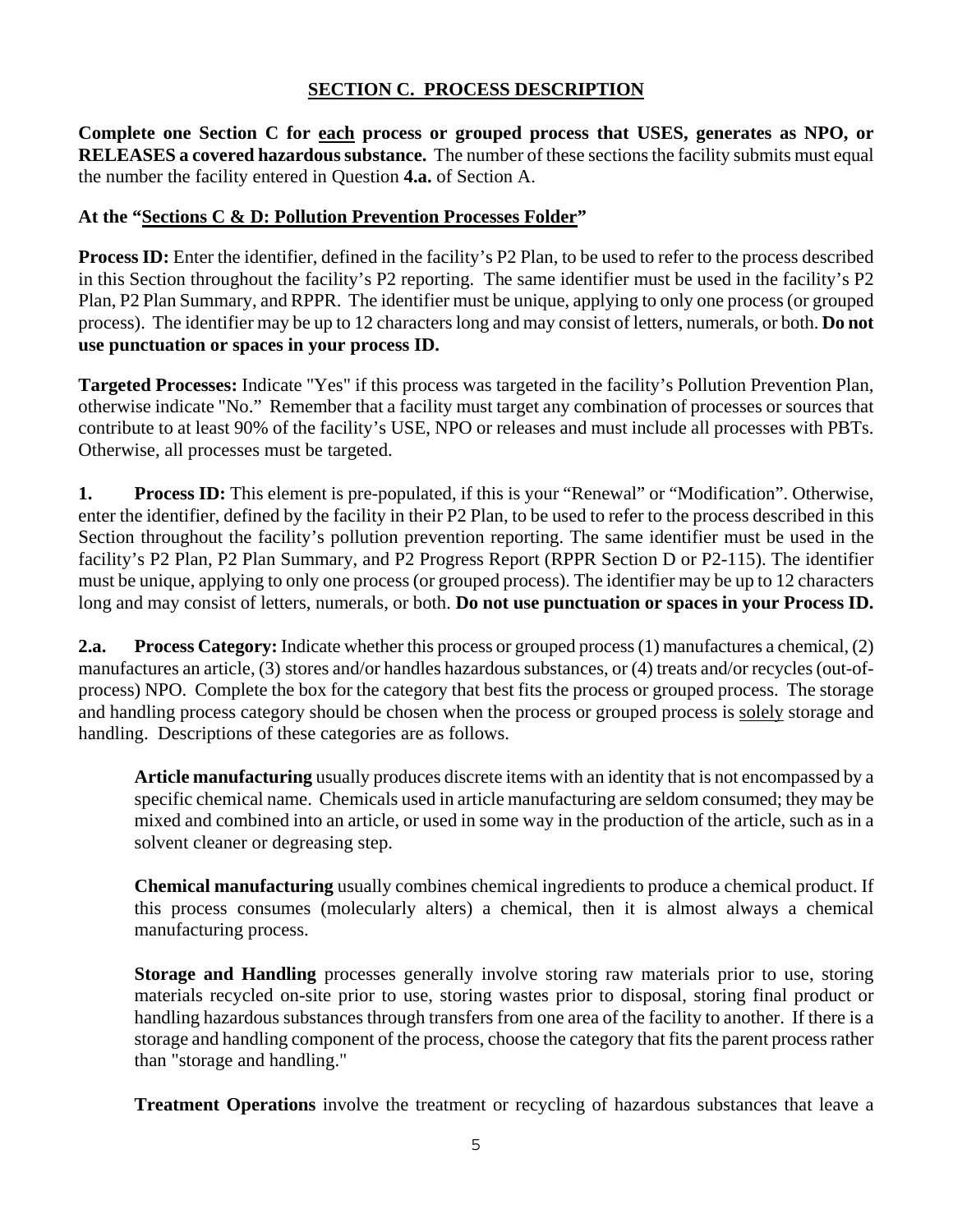process as NPO. These operations must be identified when they use hazardous substances as part of the treatment or recycling process. Treatment and recycling processes may not be grouped together with or as part of other processes.

**2.b. Mode of Operation**: Indicate one mode of operation that best describes how this process is run, either batch or continuous. For Treatment/Recycling and Storage/Handling processes, select "Not Applicable."

Descriptions of the two modes of operation follow:

A **batch process** will have an identifiable beginning and end over a relatively short time frame. It will entail inputting a set amount of raw materials at the beginning and perhaps during the process to produce a set amount of product at the end. Examples include the formulation of a set quantity of a certain color pigment or a run of a particular pattern of wall covering.

A **continuous process** involves a continuous flow of raw material inputs to produce a continuous flow of outputs. An example is the production of gasoline and other fuels from crude oil.

**2.c. Specific Descriptions**: For each step in the process or grouped process, select the code corresponding to the most applicable descriptor. (See Appendix 2.) For instance, a process that makes adhesive tape might involve three steps: mixing an adhesive resin with a solvent, applying this mixture to paper backing, and driving the solvent from the tape with a dryer. The appropriate process descriptors would be UC1, "Mixing"; AA6, "Coating -- adhesive application"; and UA9, "Drying."

The descriptor list includes "similar to" and "other" categories. Use these only if another descriptor is inadequate to identify the process step. Augment the facility's description if necessary in the space provided, that generically describes the step, perhaps by indicating a term not found on the list that would suffice. Select a descriptor for each discrete step until the entire process is described.

**2.d. Hazardous substances used or generated by this process:** Select each covered hazardous substance used or generated by this process.

**3. Targeted Processes:** This element is pre-populated, if this is your "Renewal" or "Modification". Otherwise, indicate "Y" for "Yes" if this process was targeted in the facility's P2 Plan, or indicate "N" for "No." Remember that a facility must target any combination of processes or sources that contribute to at least 90% of the facility's USE, NPO or Releases and must include all PBTs. If not, all processes must be targeted.

**4. Grouped Processes:** In the P2 Plan, the facility could have associated several processes together into a single grouped process that would be treated as a single process for the purposes of pollution prevention planning. Select "Yes" if this process is a grouped process; otherwise select "No."

# **SECTION D. TARGETED PROCESS INFORMATION**

**Complete one of these sections for each targeted production process the facility has identified in the P2 Plan.** This section summarizes 5-year USE and NPO reduction goals for each hazardous substance used in the process. Instructions for specific questions follow. The number of these sections that the facility submits must equal the number the facility entered in Question 4.b. of Section A.

## **1. Five-Year Reduction Goals for Hazardous Substances used in Process or Grouped Process**

 **Use Range**: After identifying each hazardous substance, select the USE range of the hazardous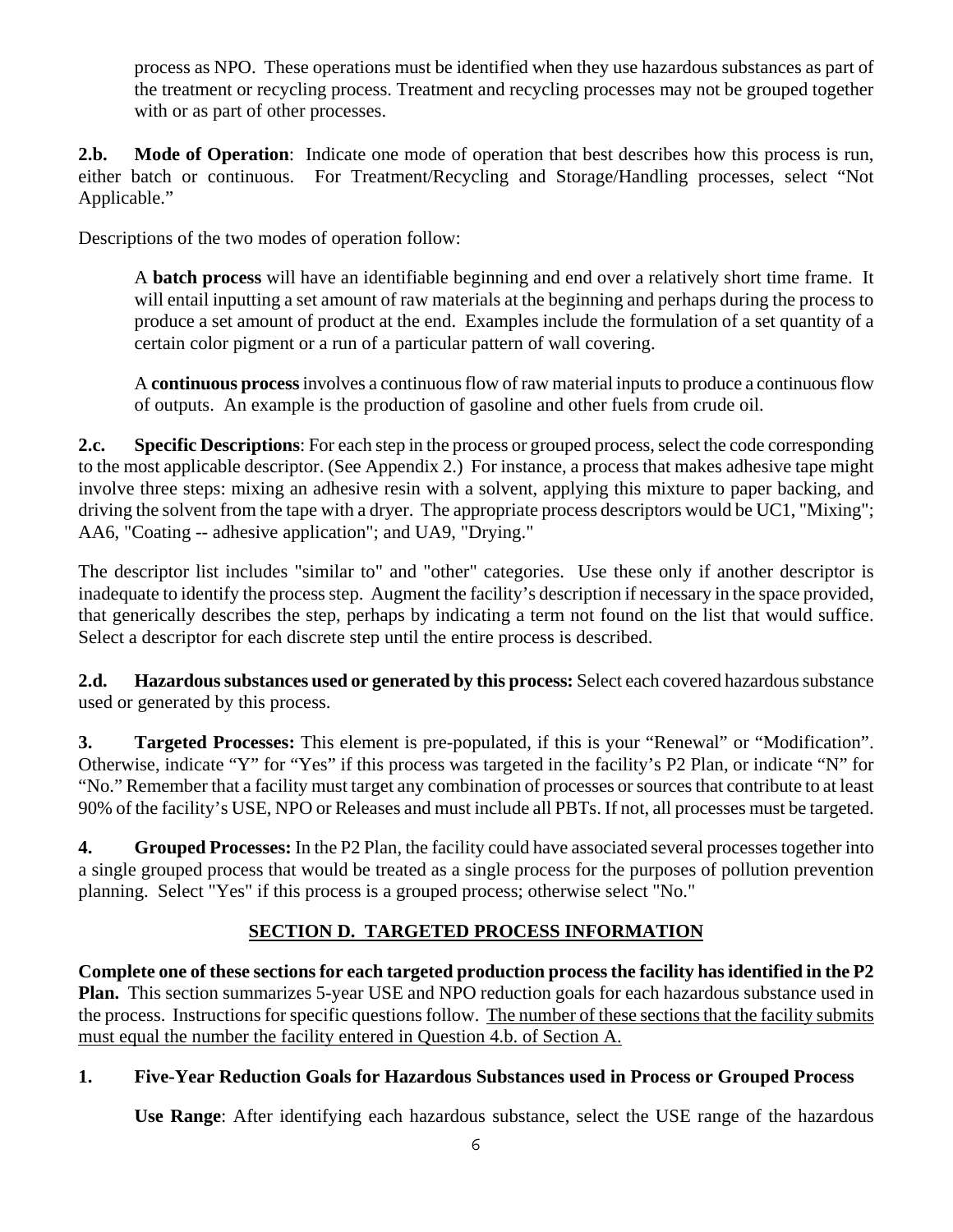substance in this targeted process (0-4,999 lbs.; 5,000-9,999 lbs.; 10,000-24,999 lbs.; 25,000 - 49,999 lbs.; 50,000 lbs. or more). Remember:  $USE =$  quantity consumed + quantity shipped as (or in) product + NPO.

 **Five-Year Reduction Goal per Unit of Product Percent**: Enter the process-level reduction per unit of product goals for each hazardous substance used or generated as NPO by this targeted process, as a percentage reduction from the base year. Include reduction goals for both USE per unit of product and NPO per unit of product.

EXAMPLE: A process that produces metal tools presently generates 100 pounds of solvent as NPO per 1000 items. The facility's P2 Plan goal for this process is 10 pounds NPO per 1000 items; therefore the facility's NPO per unit of product goal is to move from 100/1000 (0.1) to 10/1000 (0.01). The reduction sought is a reduction from 100 pounds to 10 pounds per 1000 items, hence [(100-10)/100]\*100=90%. This is an NPO reduction goal of 90%.

 **Estimated Date of Introduction and Completion:** For each technique or group of techniques associated with a specific hazardous substance, enter the estimated date when work on any of the techniques will begin and the estimated date when any of the techniques will be completed. This summarizes the facility's implementation schedule. If a technique was begun prior to the base year and implementation continues, state the date when the technique was begun.

**Description of Pollution Prevention Techniques:** For each substance, select the code(s) that describes the pollution prevention technique(s) the facility plans to use to reduce USE or the generation of NPO over the next five years. (See Appendix 1.) If none of the codes adequately describes the pollution prevention technique(s) the facility has chosen, enter the description in the box.

**2. (Optional) Raw Material Substitution Certification:** (Complete only if the facility wants to establish that raw material substitution is not feasible.) There are many pollution prevention techniques; raw material substitution is only one of them. The Pollution Prevention Act recognizes that there are situations in which a specific hazardous substance is the only raw material that will produce a desired product. Therefore, facilities may publicly establish, through a raw material substitution certification, that there is no way to reduce the USE and/or NPO of a specific substance in a specific process through substitution of a non-hazardous substance. This does not, however, excuse the facility from looking for pollution prevention opportunities that do not involve raw material substitution. Facilities self-certify their own raw material substitution certification on the basis of a completed P2 Plan.

To self-certify the raw material substitution certification in the P2 Plan Summary, a facility must:

**2.a.** Identify the hazardous substance(s) for which the certification is being made. Enter the name of one or more hazardous substances (from Question 1 of this section).

**2.b.** Explain why raw material substitution cannot be accomplished for the hazardous substance(s). Enter a brief narrative explanation. For instance, "This process makes PVC pipe. The hazardous substance vinyl chloride is an essential component of PVC."

## **III. HOW TO SUBMIT THE P2 PLAN SUMMARY**

DEP regulations now require electronic submission of the P2 Plan Summary. For electronic certification and submittal, the person who is the responsible party must have his/her own User Profile set up (see page I), with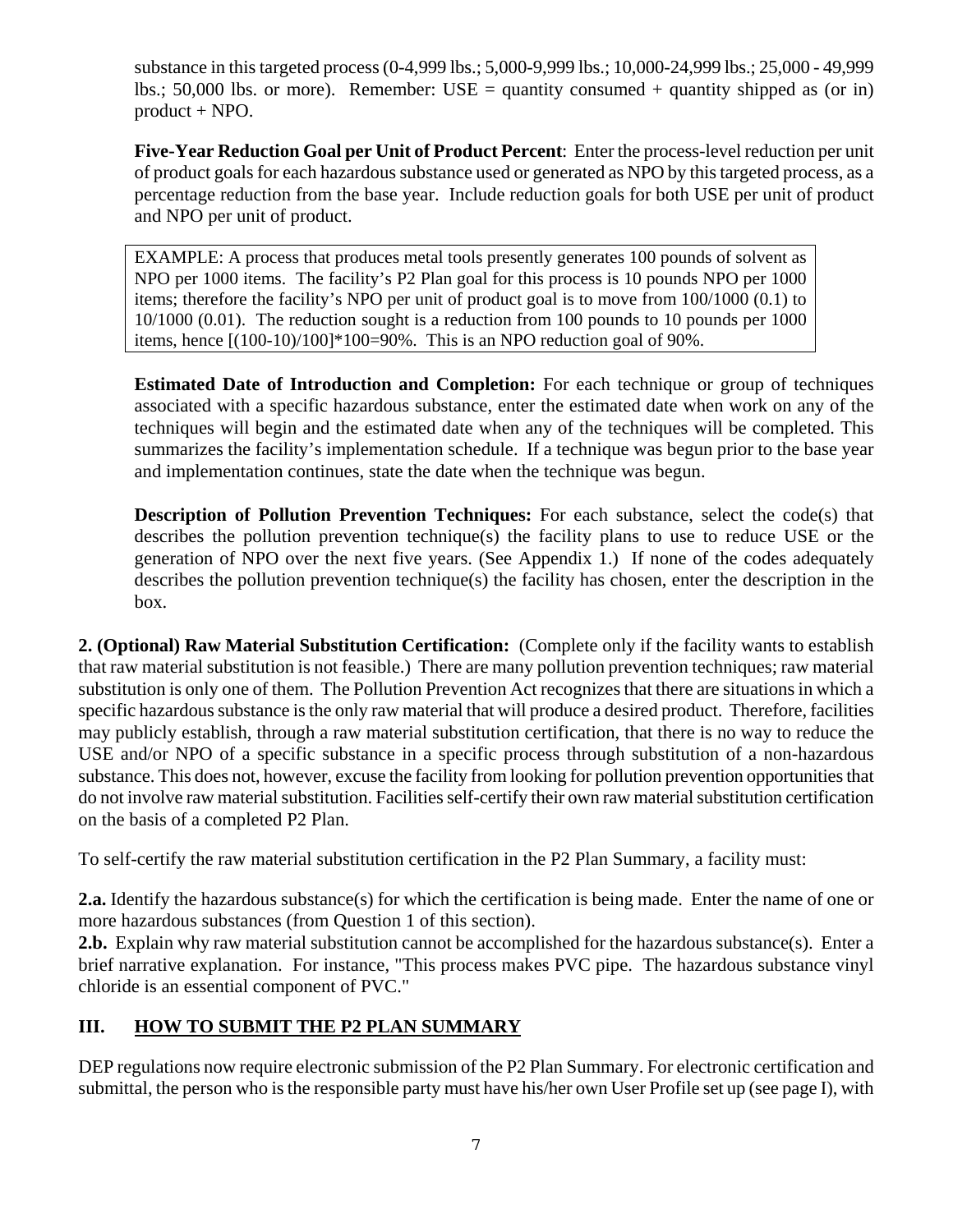his/her own name under User Name. This will be the name that prints out for the certification. The certifier should select a PIN that is easy to remember, but that is known only to him or her.

When the P2 Plan Summary has been completed and is ready for certification and submittal, the certifying official must access the facility report by logging in with his/her own User ID and PIN, selecting the "Release and Pollution Prevention Report and Pollution Prevention Plan Summary" radio button, clicking the "Continue" button, and clicking the "Access Facility" button.

Once the facility report screen has been accessed, the certifying official will see that the Report Status is "Awaiting Certification." (If the Status is NOT "Awaiting Certification," contact the Office at the phone number below for assistance.) Click the "Certification and Submittal" button to get to the certification folder and select the report to be certified and click "Continue."

Check the appropriate boxes for the certifying statements, enter the PIN and Title of the certifier. (Note: the name of the certifying party will show up on this screen as the User ID, but will show up on the certification signature as the User Name.) Click on the "Certify" button and a screen will appear stating that "The Report certification was successful." Click "Continue" to get to the RPPR and P2 Plan Summary Folder. The Status will now be "Submitted."

Use the printer icon to the left of the Report to format the report for printing.

In the case of a confidential paper submission, (see page 3 for details), it is required to return the completed original P2 Plan Summary to the DEP at the address below.

> MAIL CODE 22-03C New Jersey Department of Environmental Protection Division of Environmental Safety and Health Office of Pollution Prevention and Right To Know PO Box 420 Trenton, NJ 08625-0420

For additional assistance or any questions about completing the P2 Plan Summary, contact the DEP's Office of Pollution Prevention and Right to Know at (609) 777-0518.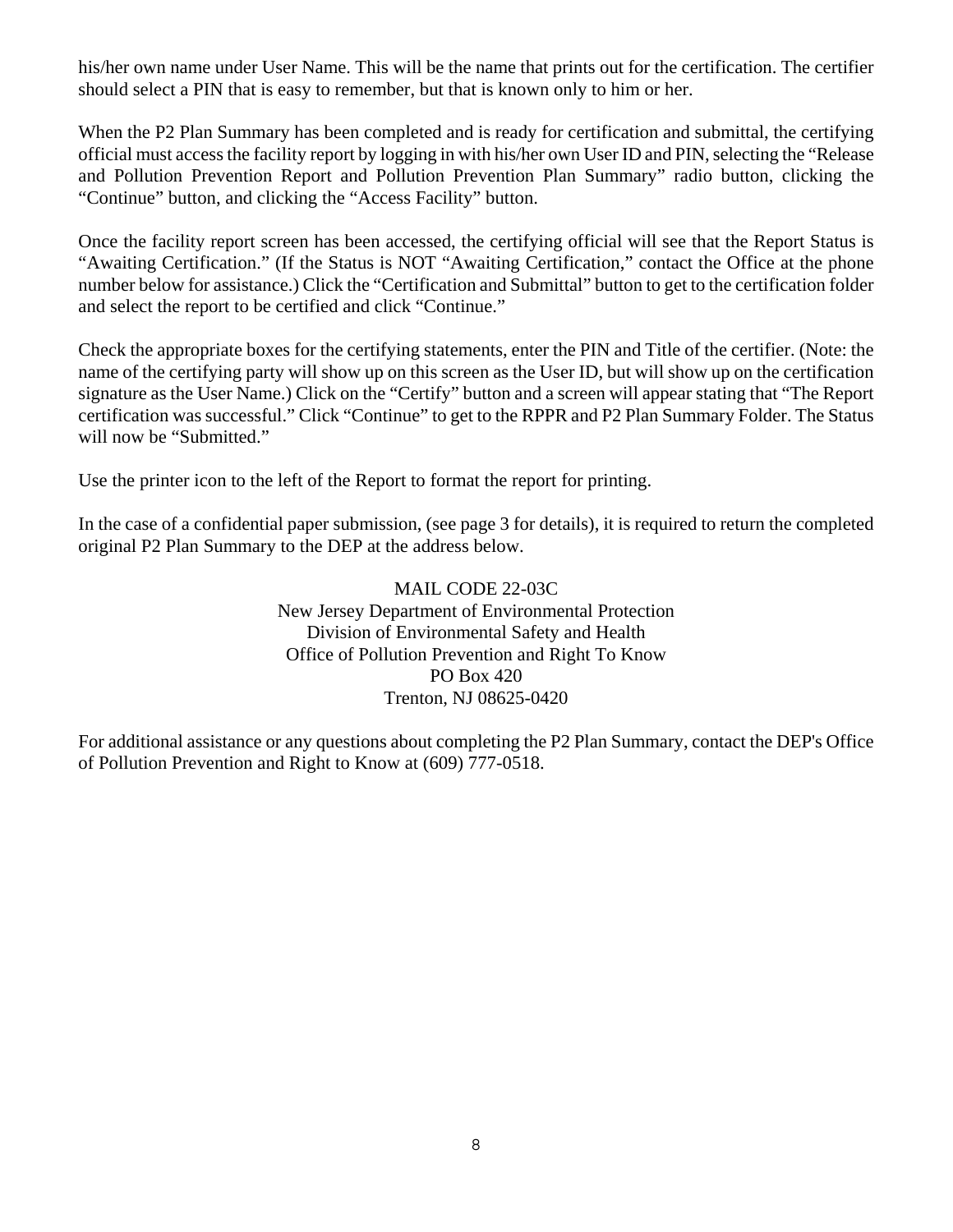#### Appendix 1

#### POLLUTION PREVENTION METHODS (Adapted from EPA TRI Instructions) Use for Section D, question 1.

#### Good Operating Practices

- W13 Improved maintenance scheduling, record keeping, or procedures
- W14 Changed production schedule to minimize equipment and feedstock changeovers
- W<sub>19</sub> Other changes in operating practices

#### Inventory Control

- W21 Instituted procedures to ensure that materials do not stay in inventory beyond shelf life
- W22 Began to test outdated material continue to use if still effective
- W23 Eliminated shelf-life requirements for stable materials
- W<sub>24</sub> Instituted better labeling procedures
- W25 Instituted clearinghouse to exchange materials that would otherwise be discarded
- W<sub>29</sub> Other changes in inventory control

#### Spill and Leak Prevention

- W31 Improved storage or stacking procedures
- W32 Improved procedures for loading, unloading, and transfer operations
- W33 Installed overflow alarms or automatic shutoff valves<br>W35 Installed vapor recovery systems
- Installed vapor recovery systems
- W36 Implemented inspection or monitoring program of potential spill or leak sources
- W39 Other spill and leak prevention

#### Raw Material Modifications

- W41 Increased purity of raw materials
- W42 Substituted raw materials not on the TRI list<br>W49 Other raw material modifications
- Other raw material modifications

#### Process Modifications

- W51 Instituted recirculation within a process
- W52 Modified equipment, layout, or piping<br>W53 Use of a different process catalyst
- Use of a different process catalyst
- W54 Instituted better controls on operating bulk containers to minimize discarding of empty containers
- W55 Changed from small volume containers to bulk containers to minimize discarding of empty containers
- W58 Other process modifications

#### Cleaning and Degreasing

- W59 Modified stripping/cleaning equipment
- W60 Changed to mechanical stripping/cleaning devices (from solvents or other materials)
- W61 Changed to aqueous cleaners (from solvents or other materials)
- W63 Modified containment procedures for cleaning units
- W64 Improved drainage procedures
- W65 Redesigned parts racks to reduce dragout
- W66 Modified or installed rinse systems<br>W67 Improved rinse equipment design
- Improved rinse equipment design
- W68 Improved rinse equipment operation
- W71 Other cleaning and degreasing modifications

#### Surface Preparation and Finishing

- W72 Modified spray systems or equipment
- W73 Substituted coating materials used
- W74 Improved application techniques
- W75 Changed from spray to other system
- W78 Other surface preparation and finishing modifications

#### Product Modifications

- W81 Changed product specifications
- W82 Modified design or composition
- W83 Modified packaging
- W89 Other product modifications

#### On-Site Recycling Processes

NOTE: On-Site Recycling is considered pollution prevention ONLY IF IN-PROCESS (See N.J.A.C. 7:1K-1.5).

- R11 Solvents/organic recovery batch still distillation
- R12 Solvents/organic recovery thin-film evaporation
- R13 Solvents/organic recovery fractionation<br>R14 Solvents/organic recovery solvent extra
- Solvents/organic recovery solvent extraction
- R19 Solvents/organic recovery other
- R21 Metals recovery electrolytic
- R22 Metals recovery ion exchange
- R23 Metals recovery acid leaching
- R24 Metals recovery reverse osmosis
- R26 Metals recovery solvent extraction
- R27 Metals recovery high temperature
- R28 Metals recovery retorting
- R29 Metals recovery secondary smelting
- R30 Metals recovery other
- R40 Acid regeneration
- R99 Other reuse or recovery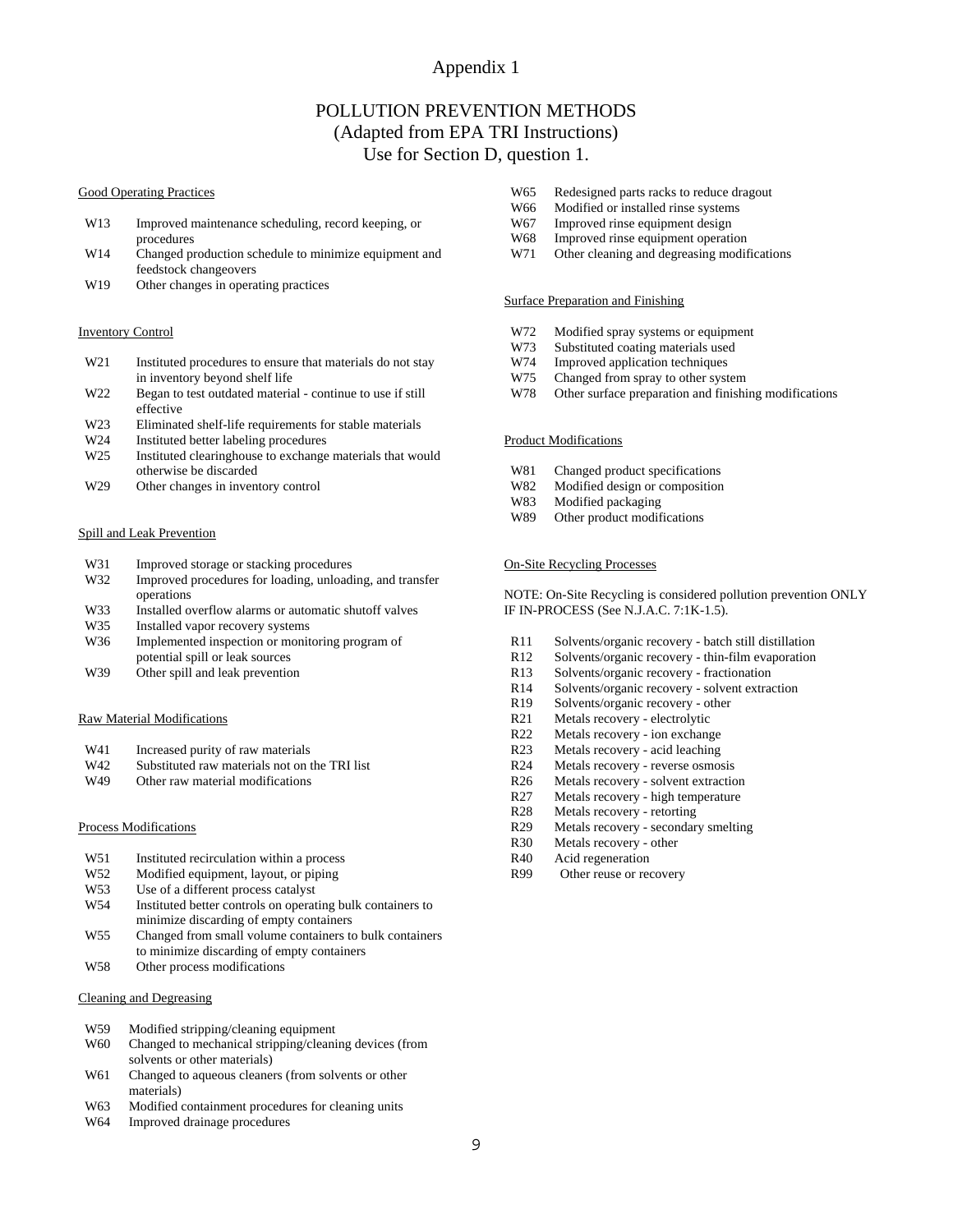# Appendix 2

# PROCESS TECHNIQUES

#### (Use for Section C, question 3.c.)

| A List:         | Most Applicable to Article                    | HB <sub>8</sub> | Tank wagon                                 |
|-----------------|-----------------------------------------------|-----------------|--------------------------------------------|
|                 | <b>Manufacturing Processes</b>                | HB <sub>9</sub> | Rail car                                   |
|                 |                                               | HC1             | Other storage and handling                 |
| AA1             | Bleaching                                     |                 |                                            |
| AA2             | Cleaning - of metal                           |                 |                                            |
| AA3             | Cleaning - paint stripping                    | T List:         | Use to Supply Additional Information       |
| AA4             | Cleaning - of equipment                       |                 | if Necessary on Chemical Reactions         |
| AA5             | Cleaning - other                              |                 |                                            |
| AA6             | Coating - adhesive application                | TA1             | No reaction                                |
| AA7             | Coating - paint application                   | TA <sub>2</sub> | Acylation                                  |
| AA8             | Coating - other                               | TA3             | Alkylation                                 |
| AA9             | Degreasing                                    | TA4             | Amination                                  |
| AB1             | Dyeing                                        | TA5             | Ammonolysis                                |
| AB2             | Electroless plating                           | TA6             | Aromatization                              |
| AB3             | Electroplating                                | TA7             | Calcination                                |
| AB4             | Etching                                       | TA <sub>8</sub> | Carboxylation                              |
| AB5             | Metal casting/machining                       | TA9             | Combustion                                 |
| AB6             | Metal treatment (other than plating)          | TB1             | Condensation                               |
| AB7             | Painting                                      | TB <sub>2</sub> | Dehydration                                |
| AB8             | Paper manufacturing/treatment                 | TB <sub>3</sub> | Dehydrogenation                            |
| AB9             | Photographic film manufacturing or processing | TB4             | Desulfurization                            |
| AC1             | Plastics molding/casting/extrusion            | TB <sub>5</sub> | Diazotination and coupling                 |
| AC2             | Printing                                      | TB6             | Double decomposition                       |
| AC3             | Soldering/welding                             | TB7             | Electrolysis                               |
| AC4             | Stripping                                     | TB8             | Esterification                             |
| AC5             | Tanning                                       | TB9             | Fermentation                               |
|                 |                                               | TC1             | Friedel-Crafts                             |
| AC6<br>AC7      | Wood pulping/treatment<br>Similar to          | TC <sub>2</sub> |                                            |
|                 |                                               |                 | Halogenation                               |
| AC8             | Other article manufacturing                   | TC <sub>3</sub> | Hydroformylation                           |
|                 |                                               | TC4             | Hydrogenation                              |
|                 |                                               | TC <sub>5</sub> | Hydrolysis                                 |
| C List:         | Most Applicable to Chemical Manufacturing     | TC <sub>6</sub> | Ion exchange                               |
|                 |                                               | TC7             | Isomerization                              |
| CP1             | Purification                                  | TC <sub>8</sub> | Neutralization                             |
| CP <sub>2</sub> | Separation                                    | TC <sub>9</sub> | Nitration                                  |
| CP3             | Formulation/blending                          | TD1             | Oxidation                                  |
| CP4             | Chemical synthesis                            | TD <sub>2</sub> | Polymerization                             |
| CP <sub>5</sub> | Chemical breakdown                            | TD <sub>3</sub> | Pyrolysis/cracking                         |
| CP <sub>6</sub> | Chemical conversion                           | TD4             | Reduction                                  |
| CP7             | Similar to                                    | TD5             | Silicate formation                         |
| CP8             | Other chemical manufacturing                  | TD <sub>6</sub> | Sulfonation                                |
|                 |                                               | TD7             | Other reaction                             |
|                 |                                               |                 |                                            |
| H List:         | Most Applicable to Storage and Handling       |                 |                                            |
|                 |                                               | U List:         | Most Applicable for Describing Unit        |
| HA1             | Above ground tank                             |                 | <b>Operations for Any Process Category</b> |
| HA <sub>2</sub> | Below ground tank (steel)                     |                 |                                            |
| HA3             | Below ground tank (fiberglass)                | UA1             | Absorption/adsorption                      |
| HA4             | Tank inside building                          | UA <sub>2</sub> | Centrifugation                             |
| HA5             | Steel drum                                    | UA3             | Cleaning/degreasing                        |
| HA6             | Plastic drum                                  | UA4             | Condensation                               |
| HA7             | Fiber drum                                    | UA5             | Crystalization                             |
| HA <sub>8</sub> | Can                                           | UA6             | Desalting                                  |
| HA9             | Carboy                                        | UA7             | Disintegration                             |
| HB1             | Silo                                          | UA <sub>8</sub> | Distillation                               |
| HB2             | Bag                                           | UA9             | Drying                                     |
| HB3             | Box                                           | UB1             | Dust collection                            |
| HB4             | Cylinder                                      | UB2             | Evaporation                                |
| HB5             | Bottles or jugs (glass)                       | UB <sub>3</sub> | Fermentation                               |
| HB6             | Bottles or jugs (plastic)                     | UB4             | Filtration                                 |
| HB7             | Tote bin                                      | UB5             | Grinding/milling                           |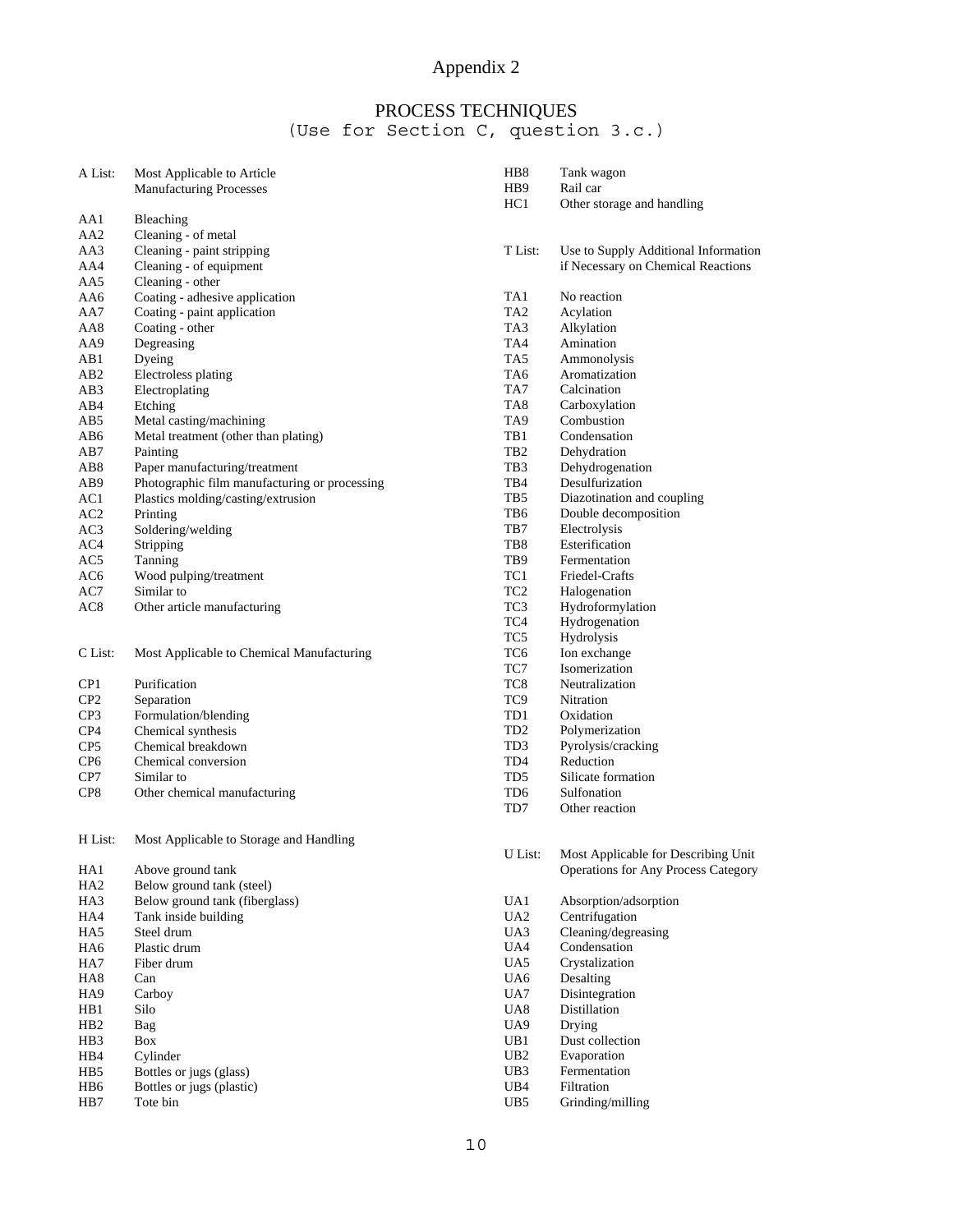- UB6 Heat exchange UB7 Humidification
- 
- UB8 Ion exchange<br>UB9 Melting
- UB9 Melting<br>UC1 Mixing Mixing
- 
- UC2 Packaging<br>UC3 Pressurizin UC3 Pressurizing<br>UC4 Reaction
- UC4 Reaction<br>UC5 Screening
- Screening
- UC6 Scrubbing
- UC7 Sedimentation
- UC8 Separation
- UC9 Settling<br>
UD1 Soaking
- Soaking/wetting UD2 Solvent extraction
- 
- UD3 Spraying/coating<br>UD4 Stripping
- UD4 Stripping<br>UD5 Other uni Other unit operation

E List: Use to Supply Additional Information Regarding Equipment for Any Process Category

| EA1             | Absorption bed                     |
|-----------------|------------------------------------|
| EA2             | Aerator                            |
| EA3             | <b>Blower</b>                      |
| EA4             | Boiler                             |
| EA5             | Centrifuge                         |
| EA6             | Compressor                         |
| EA7             | Condenser                          |
| EA8             | Cooler                             |
| EA9             | Crystalizer                        |
| EB1             | Digester                           |
| EB2             | <b>Distillation Column</b>         |
| EB3             | Dryer                              |
| EB4             | Evaporator                         |
| EB5             | Scrubber/stripper/extraction tower |
| EB6             | Extruder                           |
| EB7             | Filter                             |
| EB8             | Flash drum                         |
| EB9             | Fractioning tower                  |
| EC1             | Furnace                            |
| EC <sub>2</sub> | Heat exchanger                     |
| EC3             | Holding tank                       |
| EC4             | Mill/grinder                       |
| EC5             | Mixer                              |
| EC6             | Reactor vessel                     |
| EC7             | Refrigeration unit                 |
| EC8             | Rinse tank                         |
| EC <sub>9</sub> | Separator                          |

- ED1 Settling tank
- ED2 Other equipment

P List: Use to Supply Additional Information Regarding Phase Form for Any Process Category

| PA <sub>1</sub> | Gas               |
|-----------------|-------------------|
| PA <sub>2</sub> | Liquid (coherent) |
| PA3             | Solid             |
| PA4             | Aqueous solution  |
| PA5             | Organic solution  |
| PA <sub>6</sub> | Slurry            |
| PA7             | Sludge            |
|                 |                   |

- PA8 Emulsion
- PA9 Powder fines<br>PB1 Aqueous acid
- PB1 Aqueous acid<br>PB2 Aqueous base
- PB2 Aqueous base<br>PB3 Metal product
- Metal product
- PB4 Polymer mixer<br>PB5 Crude petroleur
- PB5 Crude petroleum<br>PB6 Refined fuel/mix
- PB6 Refined fuel/mixed hydrocarbon<br>PB7 Unrefined ore/minerals
- Unrefined ore/minerals
- PB8 Clay/cement<br>PB9 Animal bypro
- PB9 Animal byproducts<br>PC1 Vegetable byproduc
- Vegetable byproducts
- PC2 Wood chips/pulp/byproducts<br>PC3 Other phase form
- Other phase form